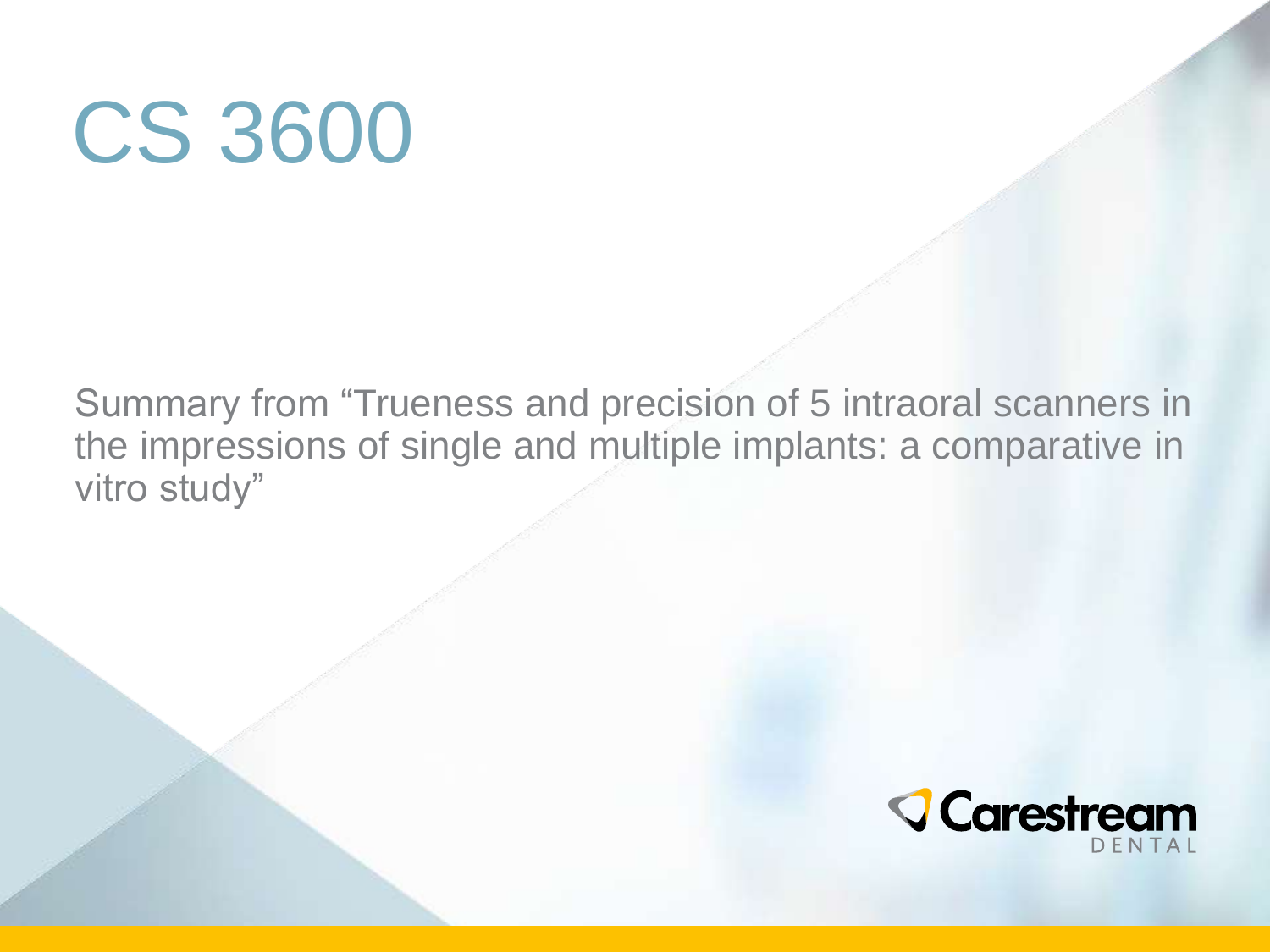#### **Overview**

#### **Article Name**

"Trueness and precision of 5 intraoral scanners in the impressions of single and multiple implants: a comparative in vitro study"

#### **Authors**

• Francesco Guido Mangano, Uli Hauschild, Giovanni Veronesi, Mario Imburgia, Carlo Mangano, and Oleg Admakin

#### **Date Published**

6 June 2019

#### **Background**

- Very few peer reviewed studies have evaluated the clinical efficacy of intraoral scanners in implantology.
- Even fewer studies compare the accuracy of the various intraoral scanners.
- This study compares the trueness and precision of five intraoral scanners, and determines which have both accurate and consistent results.

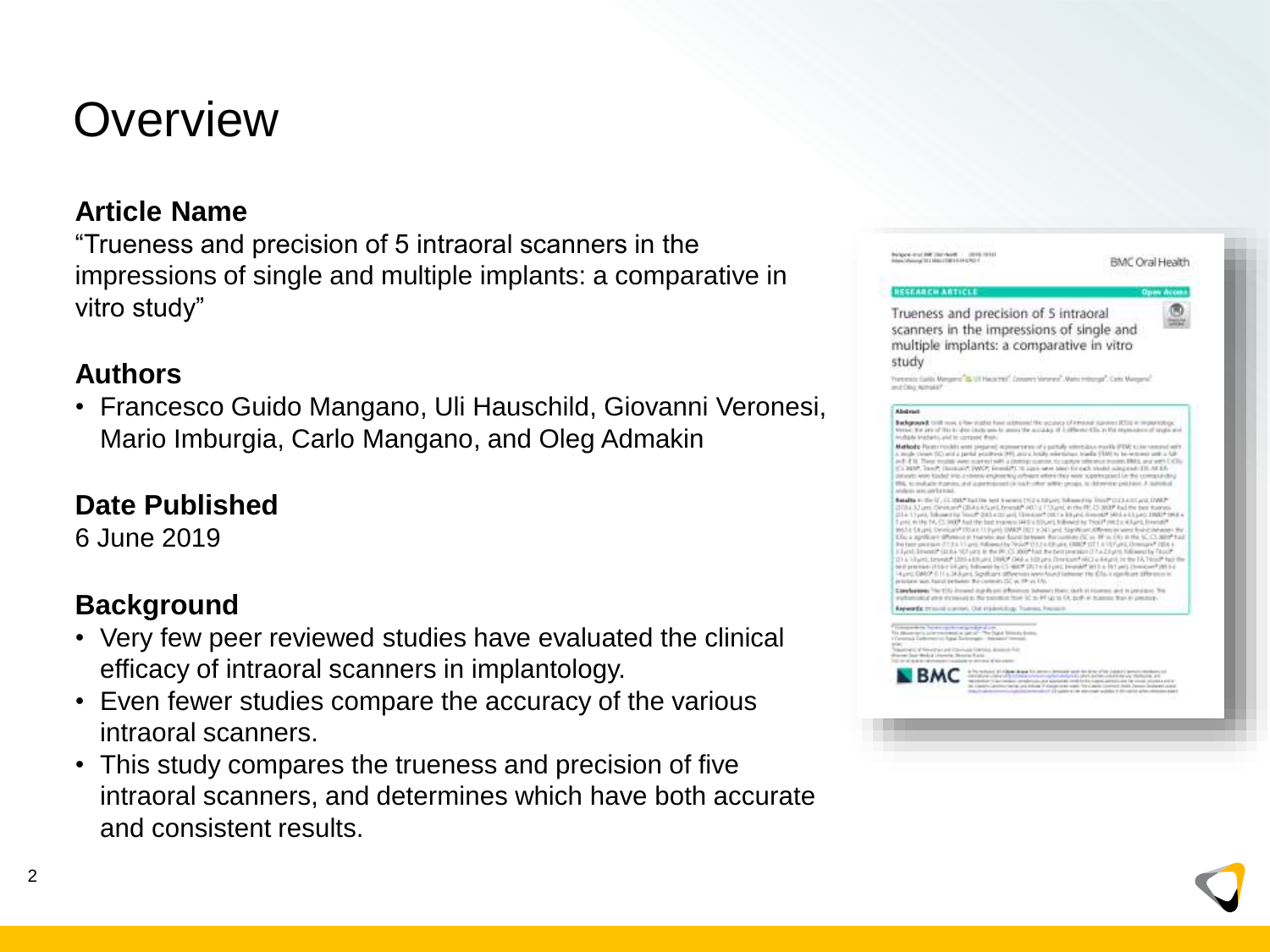### What are Trueness and Precision?

**In this study:**

**Trueness** is quantified by distances between generated model and reference model (smaller value means better trueness).

**Precision** is quantified by distances between repeatedly generated models (smaller value means better precision).

**Accuracy** is a combination of trueness and precision. An intraoral scanner must perform well in both trueness and precision tests to be considered "highly accurate."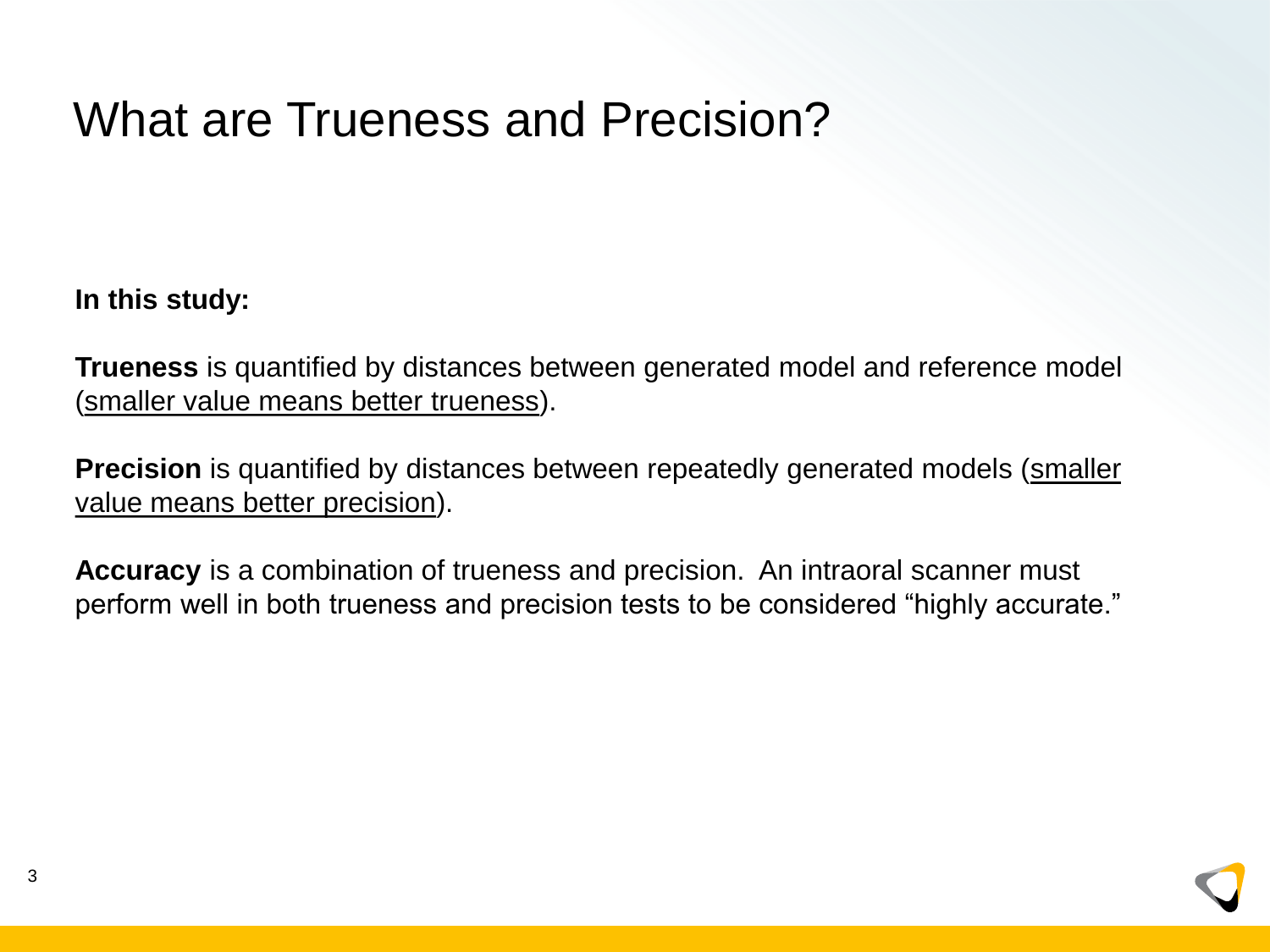#### Study Material and Methods

**10 scans** were performed by a single digital dentistry expert **per indication per intraoral scanner device** with a zig-zag technique in the same environmental conditions.

2 reference maxillary plaster models were used as a reference:

- A Partially edentulous maxillary arch with:
	- Implant analog on tooth #23 (implant single support crown simulation)
	- Implant analog on teeth #14 & 16 (partial implant supported case simulation)
- B Totally edentulous maxillary arch:
	- Implant analog on teeth #11, 14, 16, 21, 24 & 26 (fixed full arch implant supported denture simulation)

**Scanbodies used** : Megagen® PEEK scanbodies to enhance scans (no light reflection).

**Reference** : 3 scans made per indication with **Freedom UHD ®** desktop scanner and superimposed in **Geomagic Studio 2012®** to validate the reference models.

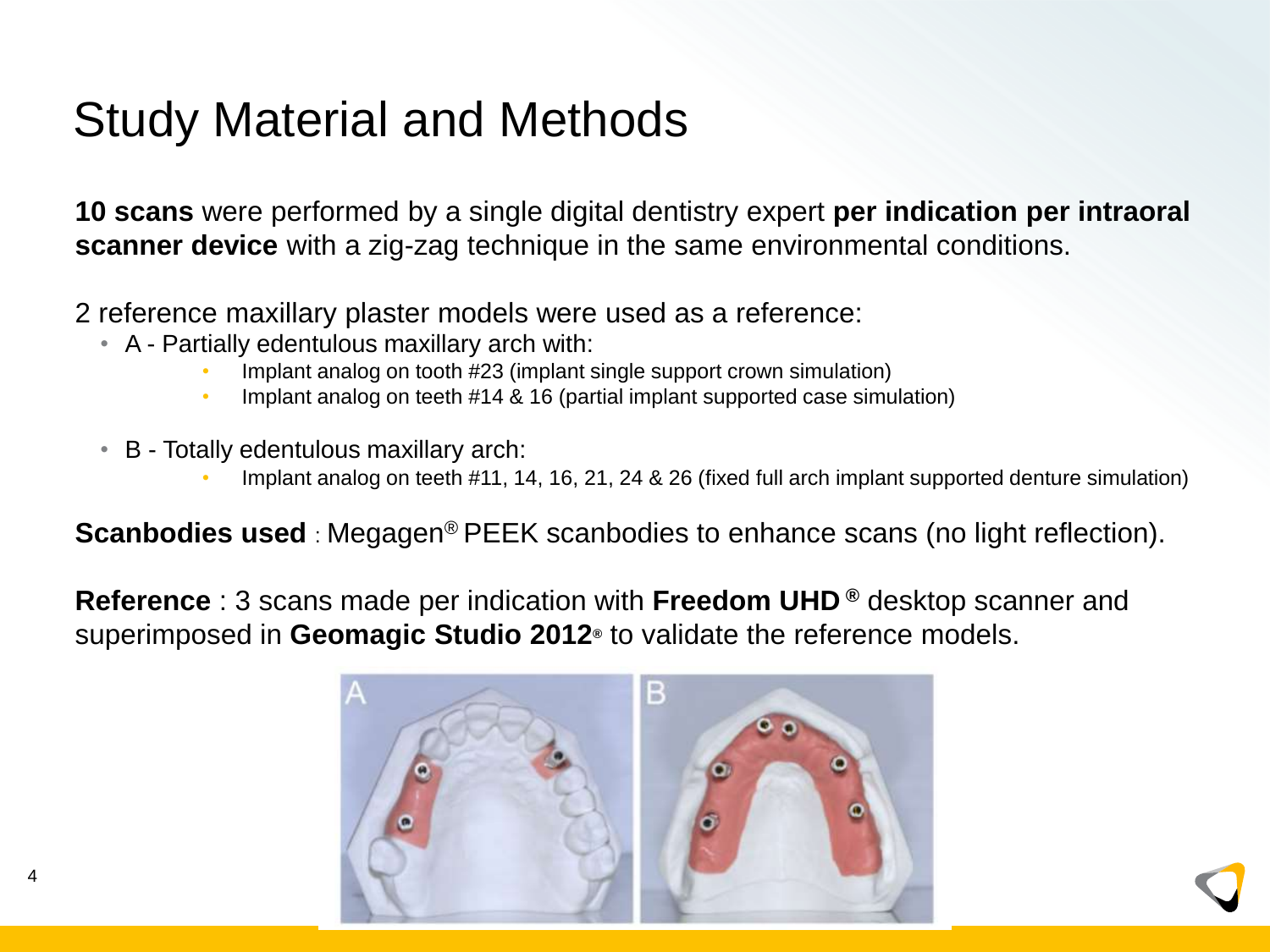#### Implantology Intraoral Scanner Comparative Study

#### How do these intraoral scanners compare in accuracy?

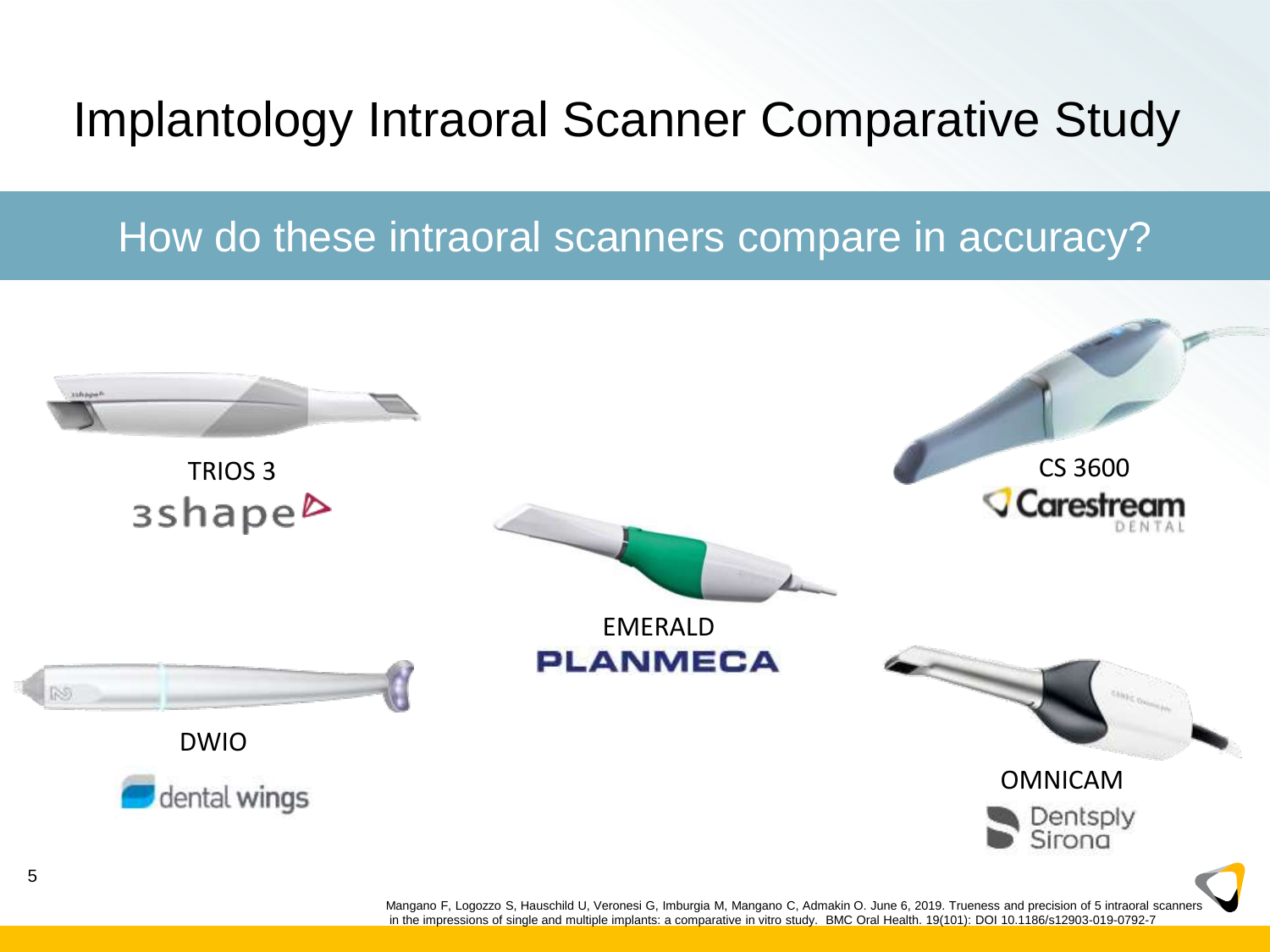### Implantology Intraoral Scanner Comparative Study

#### Summary of 5 Intraoral Scanners Used in the Study

| <b>Scanner</b> | <b>Producer</b>                                       | <b>Technology of</b><br><b>Acquisition</b>                                   | <b>Powder</b> | <b>Color</b> | <b>System</b>                                                                                                               |
|----------------|-------------------------------------------------------|------------------------------------------------------------------------------|---------------|--------------|-----------------------------------------------------------------------------------------------------------------------------|
| <b>CS 3600</b> | Carestream<br>Dental,<br>Atlanta, Georgia, USA        | <b>Structured light-Active</b><br>Speed 3D Video™                            | <b>No</b>     | <b>Yes</b>   | Proprietary files (CSZ), but<br>also open formats (PLY, STL)<br>immediately available                                       |
| Trios 3        | 3-Shape,<br>Copenhagen,<br><b>Denmark</b>             | Structured light - Confocal<br>microscopy and Ultrafast<br>Optical Scanning™ | <b>No</b>     | Yes          | <b>Proprietary files (DCM)</b><br>available, but possibility to<br>export STL files via the<br>new Trios on Dental Desktop® |
| <b>Omnicam</b> | Dentsply-Sirona,<br>York, Pennsylvania,<br><b>USA</b> | <b>Structured light -Optical</b><br>triangulation and confocal<br>microscopy | <b>No</b>     | <b>Yes</b>   | Proprietary files (CS3, SDT,<br>CDT, IDT) are available,<br>possible to export STL files via<br>the Cerec Connect®          |
| <b>DWIO</b>    | Dentalwings,<br>Montreal, Quebec,<br>Canada           | <b>Blue laser-Multiscan</b><br>Imaging™ technology                           | <b>No</b>     | <b>No</b>    | Proprietary files (XORDER),<br>but also open formats (STL)<br>immediately available                                         |
| Emerald        | Planmeca,<br>Helsinki, Finland                        | Red, green and blue<br>lasers-Projected Pattern<br>Triangulation™            | <b>No</b>     | <b>Yes</b>   | Open formats (PLY, STL)<br>immediately available                                                                            |

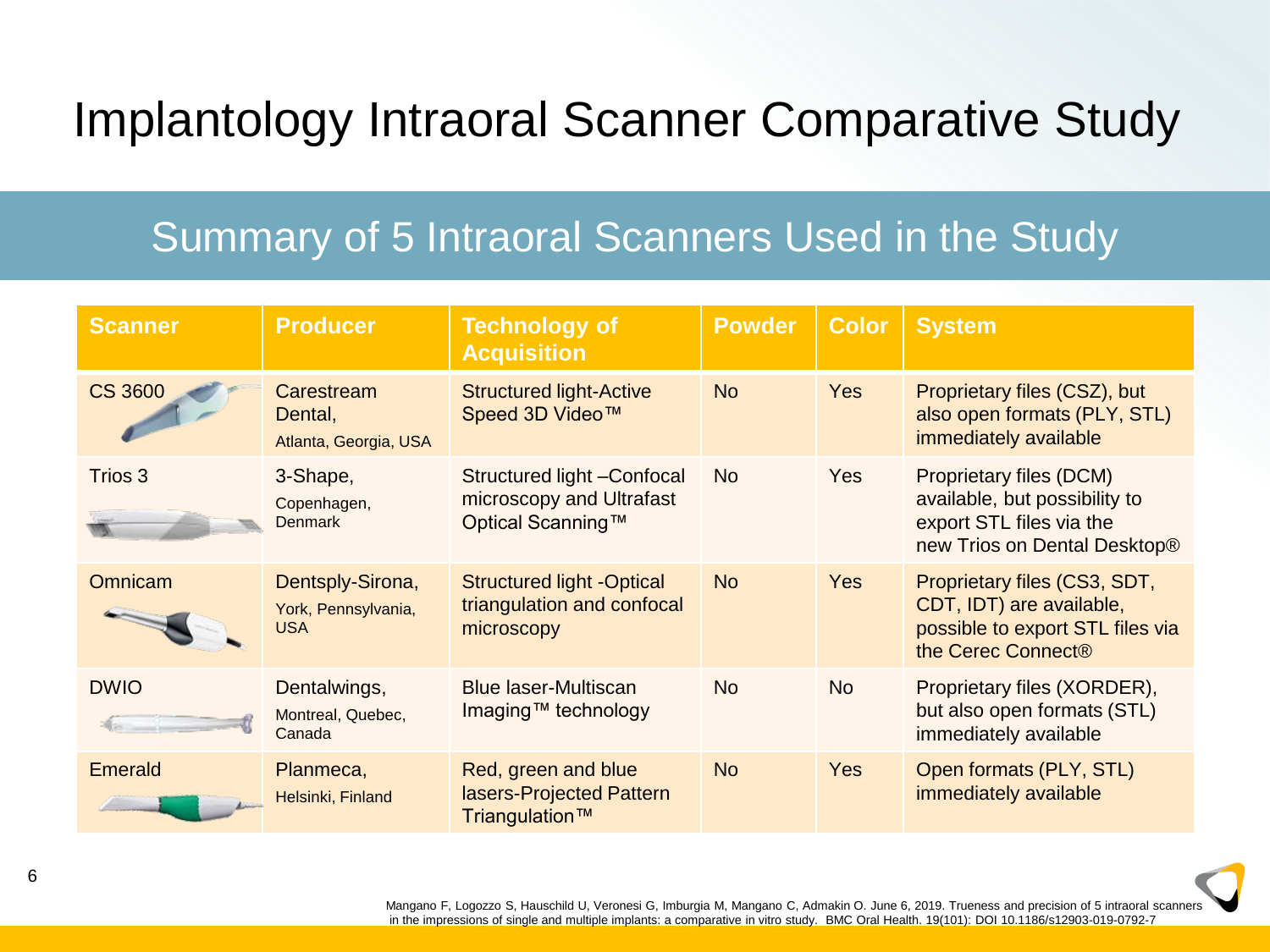# Single Crown, Best Result in Trueness (μM)

7

Single crown: best result in trueness (standard deviation) in μm, for the 5 examined scanners, and the number of triangles composing each mesh.

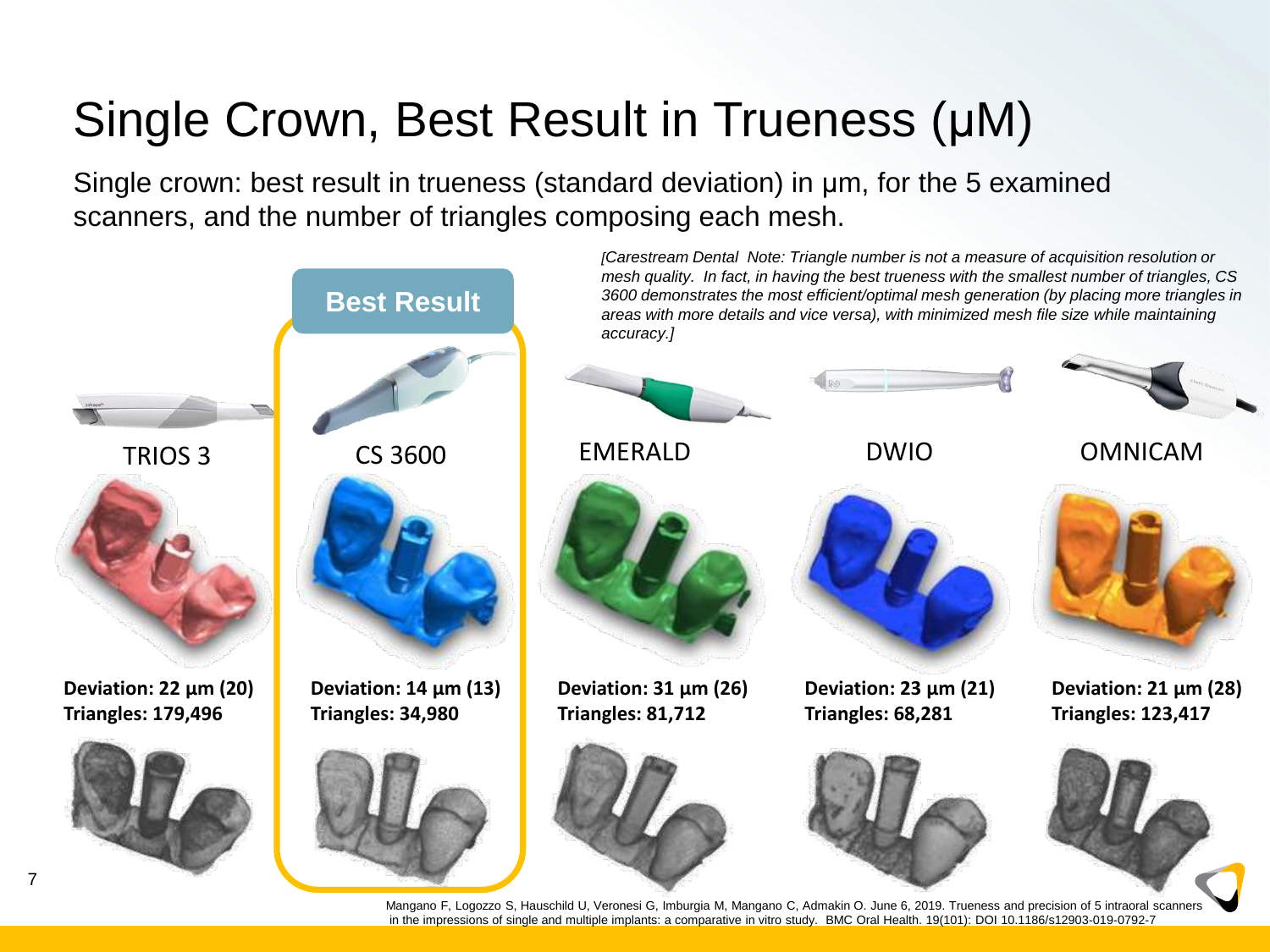## Partial Prosthesis, Best Result in Trueness (μM)

Partial prosthesis: best result in trueness (standard deviation) in μm, for the 5 examined scanners, and the number of triangles composing each mesh.

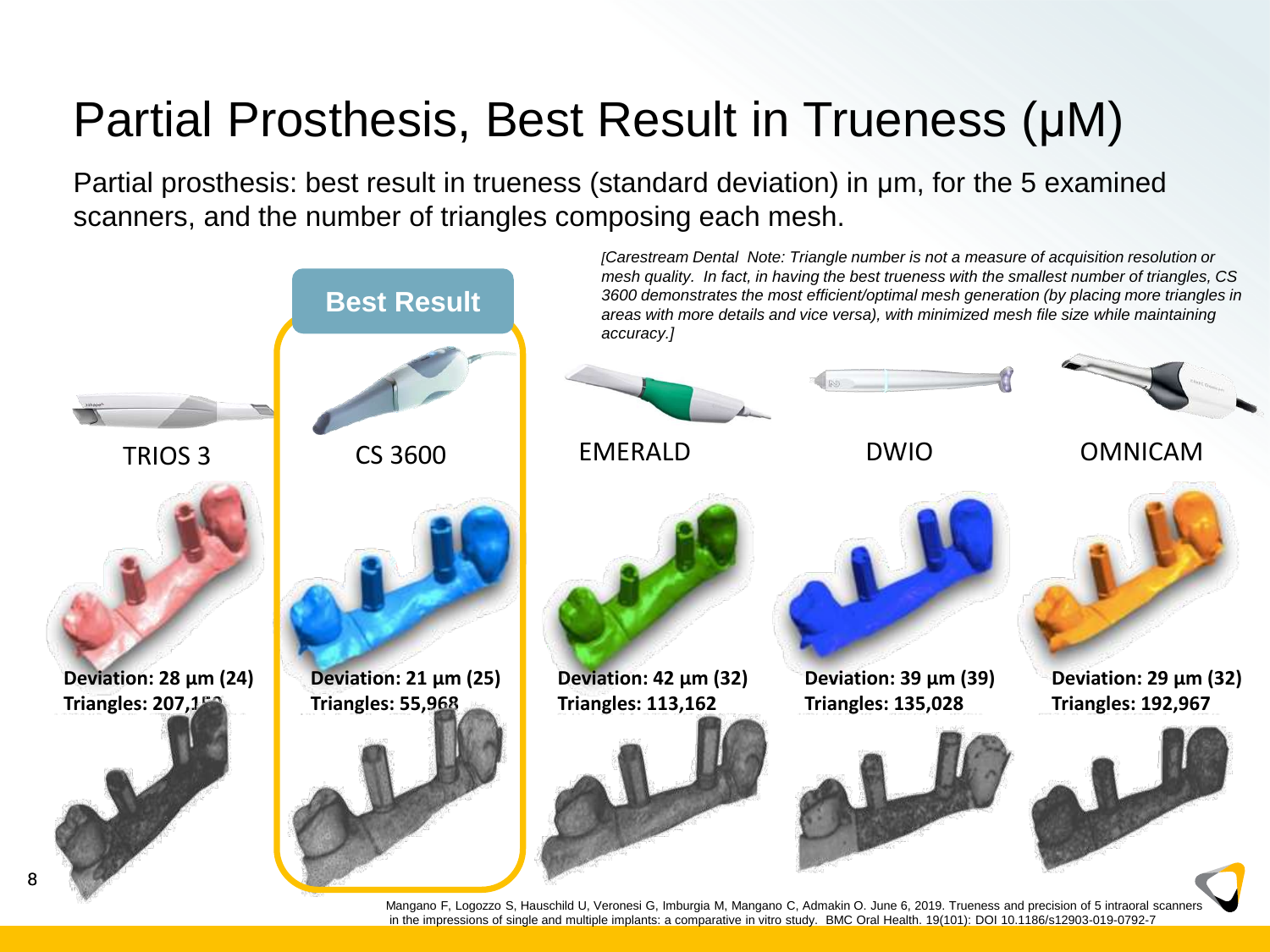# Full Arch, Best Result in Trueness (μM)

Full arch: best result in trueness (standard deviation) in μm, for the 5 examined scanners, and the number of triangles composing each mesh.

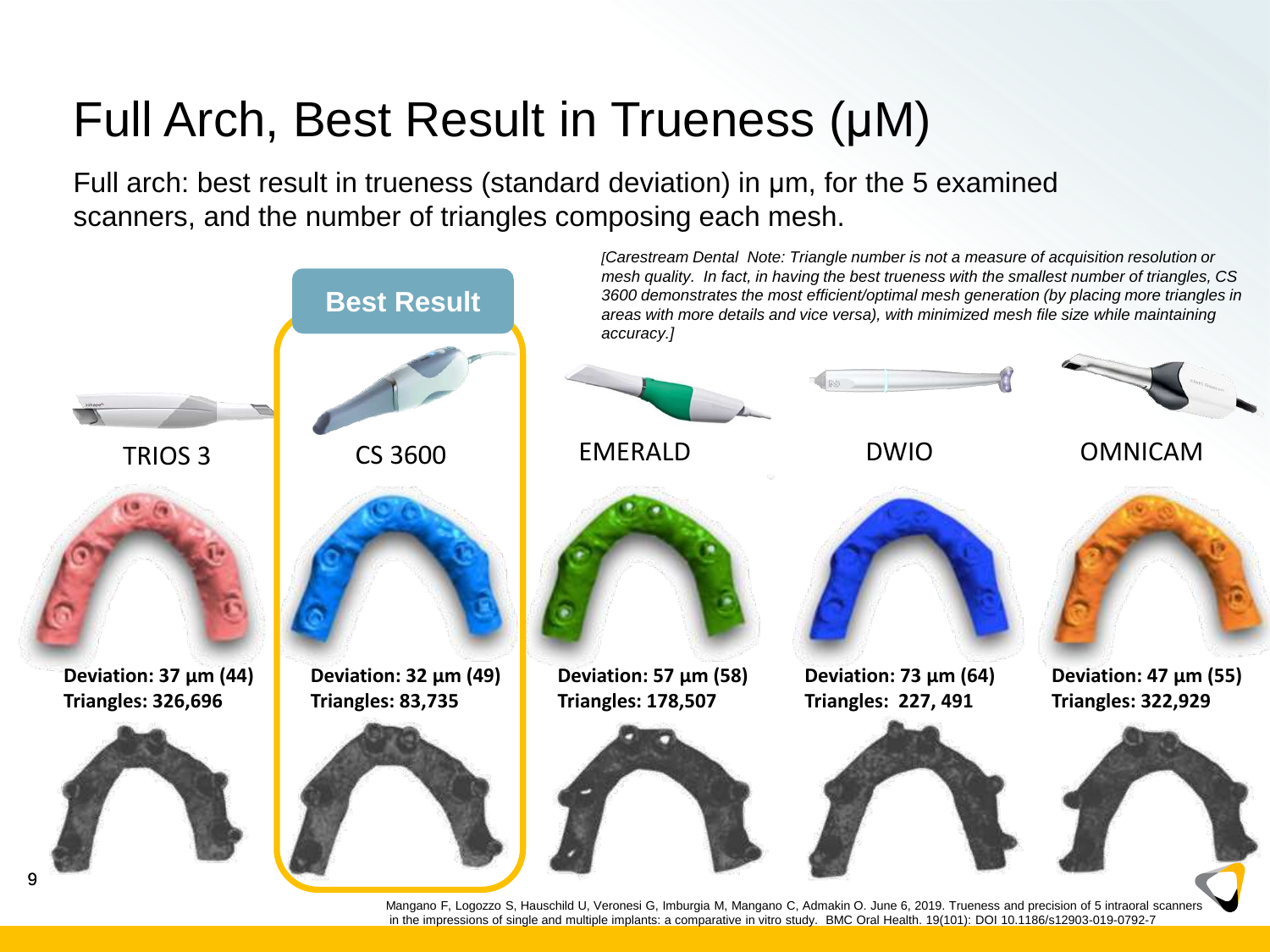### Mean Trueness/Standard Deviation

| <b>Scanner</b>              | <b>Single Crown</b><br>Mean $\pm$ SD         | <b>Partial Prosthesis</b><br>Mean $\pm$ SD       | <b>Full Arch</b><br>Mean $\pm$ SD             | p-value <sup>1</sup>          |
|-----------------------------|----------------------------------------------|--------------------------------------------------|-----------------------------------------------|-------------------------------|
| <b>Trios 3</b><br>m.        | $22.3 \pm 0.5$ <sup>†</sup>                  | $28.5 \pm 0.5^{\dagger,\ddag}$ .                 | $46.3 \pm 4.9^{\dagger,\ddagger,\ddagger}$    | < .0001                       |
| <b>CS 3600</b>              | $15.2 \pm 0.8^{\text{+},\text{#},\text{\$}}$ | $23.0 \pm 1.1^{\text{A},\text{S},\#}$            | $44.9 \pm 8.9^{\text{A},\text{S},\#}$         | < .0001<br><b>Best Result</b> |
| <b>Emerald</b>              | $43.1 \pm 11.5$ <sup>t,‡,•</sup> ,^          | $49.3 \pm 5.5^{\dagger, A}$ .                    | $66.3 \pm 5.6^{\dagger}$ .^.°                 | < .0001                       |
| <b>DWIO</b><br><b>Group</b> | $27.8 \pm 3.2$ <sup>#,•</sup>                | $49.8 \pm 5.0$ <sup><math>\pm</math>, §, *</sup> | $92.1 \pm 24.1^{\text{+},\text{S},\degree,*}$ | < .0001                       |
| Omnicam                     | $28.4 \pm 4.5$ \$,^                          | $38.1 \pm 8.8$ ; #, $\degree$ , *                | $70.4 \pm 11.9$ <sup>*,#,*</sup>              | < .0001                       |

The same symbol after SD indicates differences in trueness between scanner pairs (Tukey-adjustment for multiple comparison). Minimum significant difference across scanners: 7.3μm, 6.6μm, 16.8μm for single crown (SC), partial prosthesis (PP) and full arch (FA), respectively. 1pvalue testing the interaction between scanner and context (SC vs. PP vs. FA) from non-parametric, Kruskall-Wallis test. A p-value >0.05 indicates no difference in scanner trueness according to the context.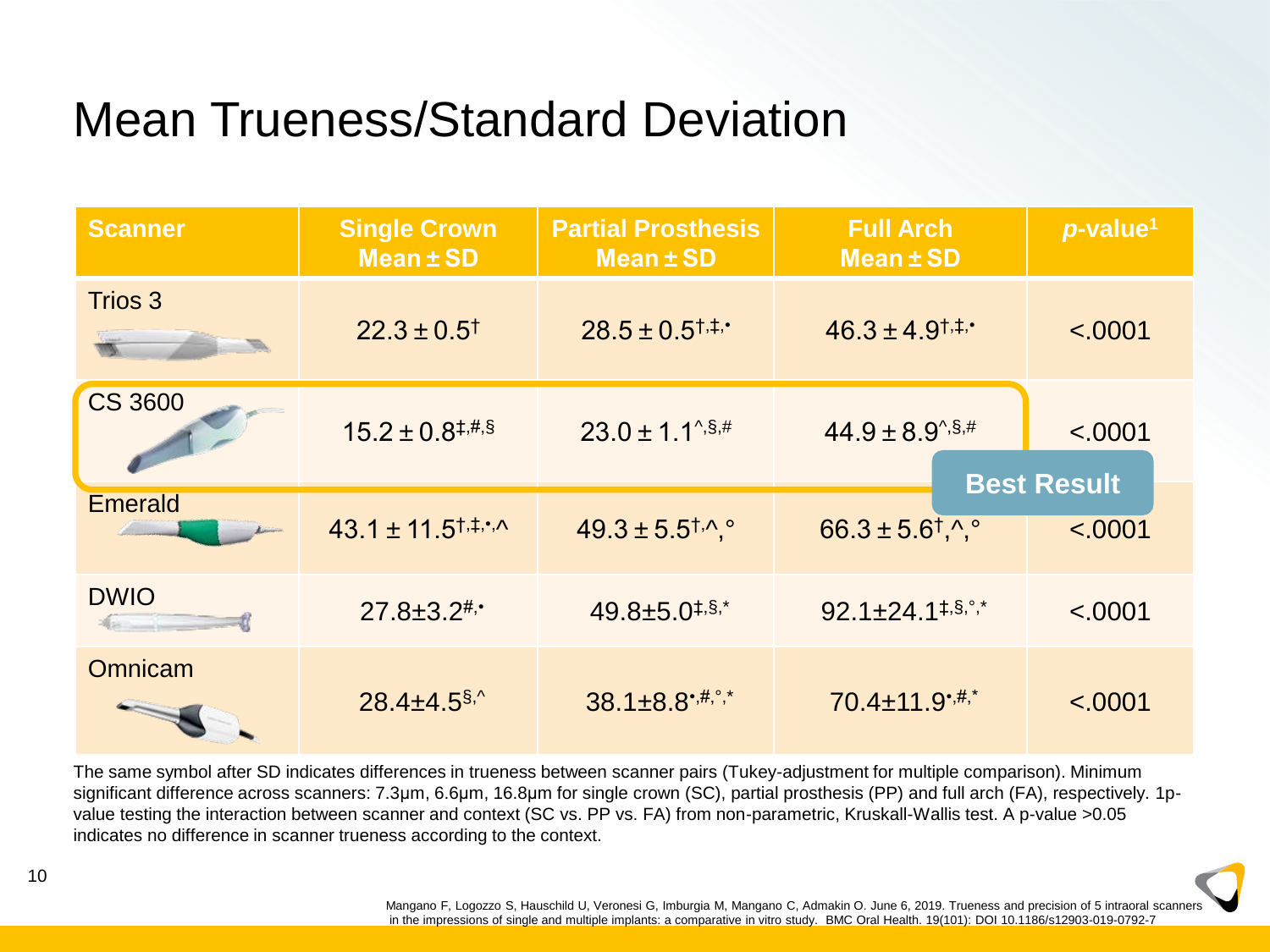### Colorimetric Trueness Map Comparison



Trueness in the single crown (SC), partial prosthesis (PP) and full-arch (FA) with the 5 examined intraoral scanners (IOSs): colorimetric maps. The color maps indicated inward (blue) or outward (red) displacement between overlaid structures, whereas a minimal change was indicated by a green color. For all three models (SC, PP, FA): the color scale ranged from a maximum deviation of +100μm and−100μm, with the best result given by the deviations comprised between +30μm and−30μm (green color).

11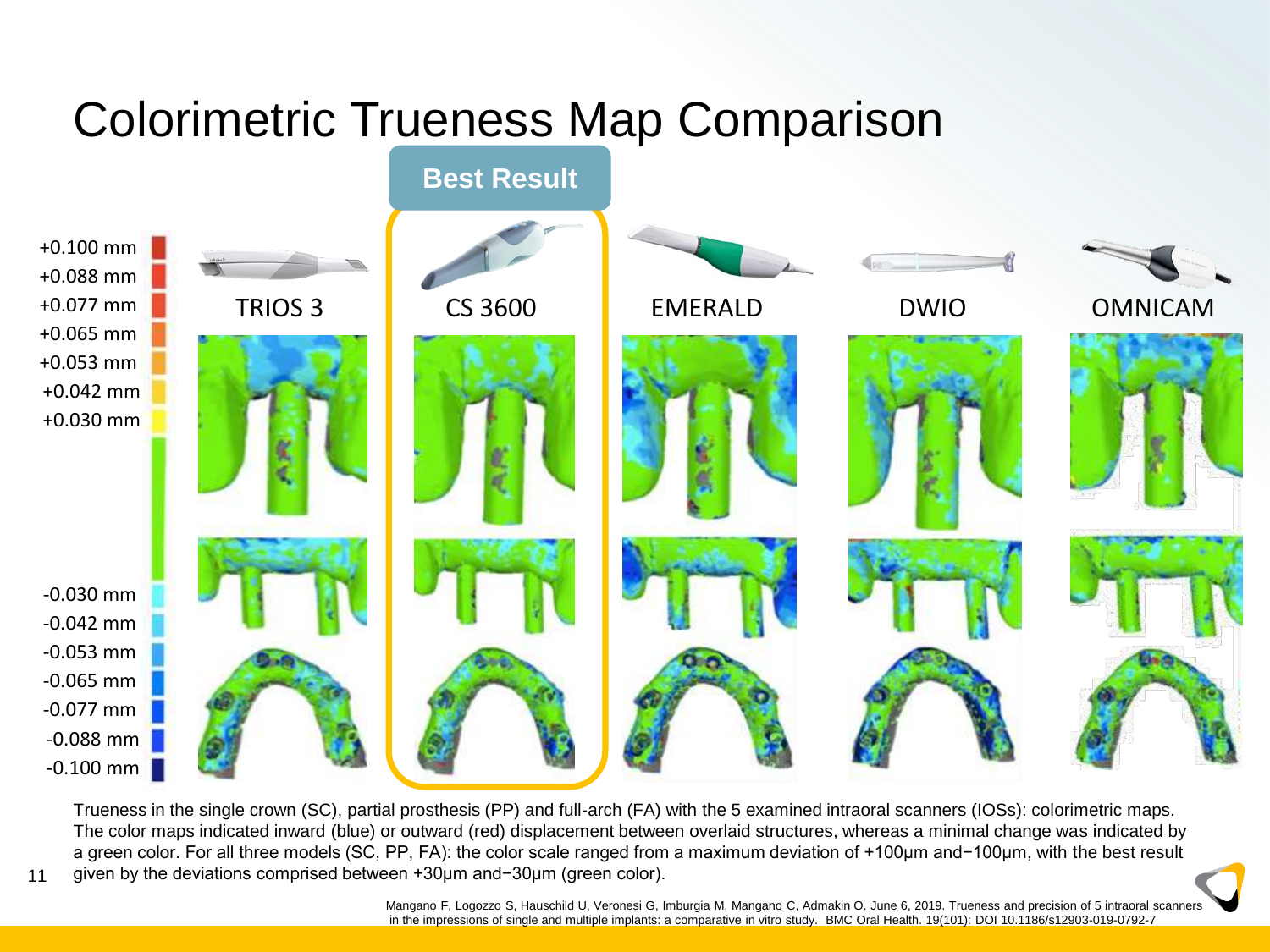#### Changes in Mean Trueness Comparison

Changes in mean trueness (standard deviation), in μm, for the 5 examined scanners, in the different applications (single crown, SC vs. partial prosthesis, PP vs. full-arch, FA).



in the impressions of single and multiple implants: a comparative in vitro study. BMC Oral Health. 19(101): DOI 10.1186/s12903-019-0792-7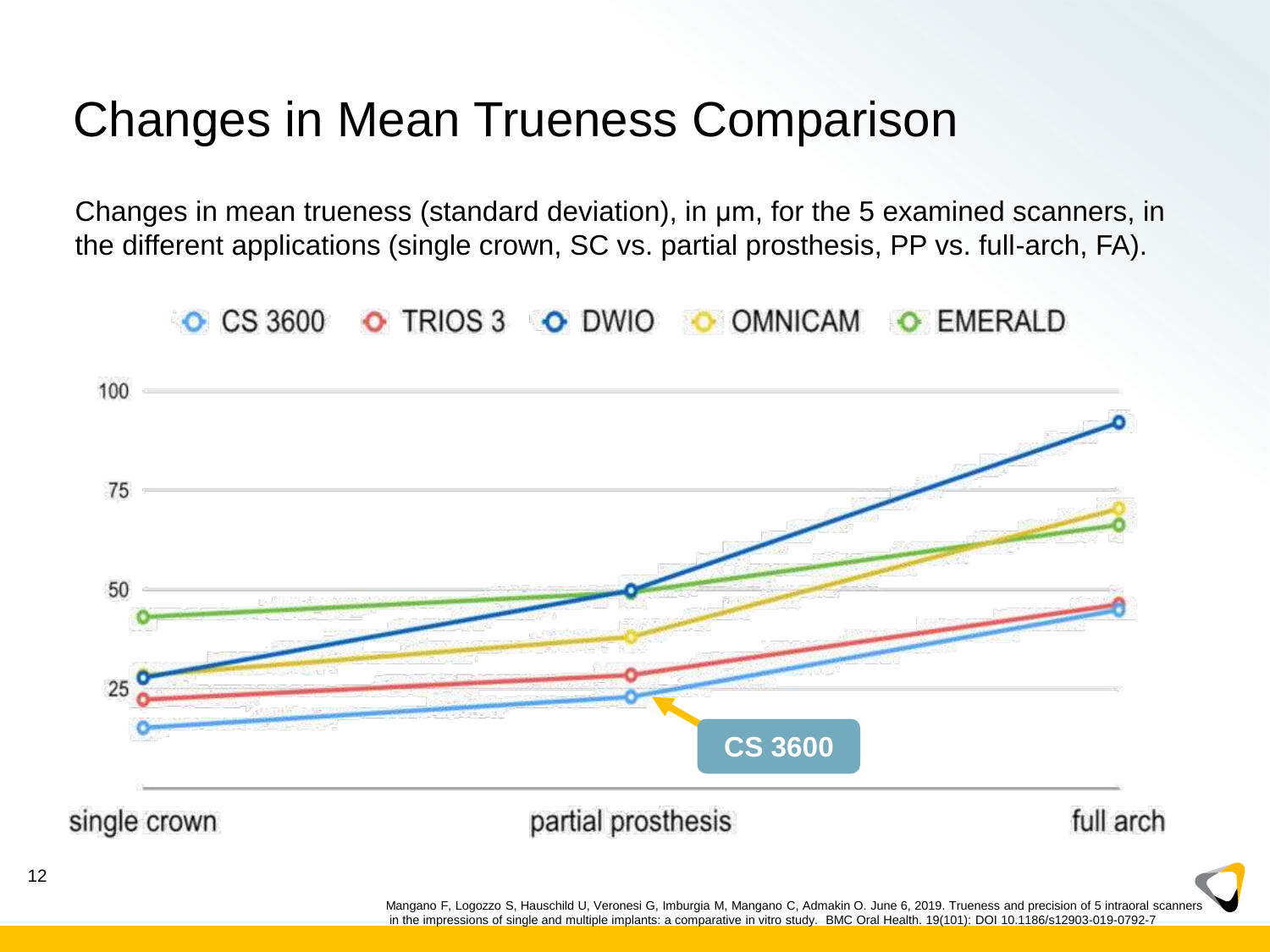### Mean Precision/Standard Deviation

| <b>Scanner</b> | <b>Single Crown</b><br>Mean $\pm$ SD | <b>Partial Prosthesis</b><br>Mean $\pm$ SD | <b>Full Arch</b><br>Mean $\pm$ SD           | p-value <sup>1</sup>        |
|----------------|--------------------------------------|--------------------------------------------|---------------------------------------------|-----------------------------|
| Trios 3        | $15.2 \pm 0.8$ †, $\ddagger$ , •     | $21.0 \pm 1.9$ :                           | $35.6 \pm 3.4$ †. ‡. •                      | < .0001                     |
| <b>CS 3600</b> | $11.3 \pm 1.1^{\circ}$ , \$, #       | $17.0 \pm 2.3^{\circ}$ , \$, #             | $35.7 \pm 4.3^{\circ}$ , \$, #              | < .0001                     |
|                |                                      | <b>Best Result</b>                         |                                             | <b>Very closely follows</b> |
| <b>Emerald</b> | $32.8 \pm 10.7$ †.                   | $ZJ.70 \pm 0.5$                            | $61.5 \pm$                                  | best result                 |
| <b>DWIO</b>    | $27.1 \pm 10.7$ ‡, §                 | $34.8 \pm 10.8 \pm 0.8$                    | 111.0 ± 24.8‡, $\S$ , $\degree$ , $\degree$ | < .0001                     |
| <b>Omnicam</b> | $30.6 \pm 3.3$ .#                    | $43.2 \pm 9.4 \cdot \#$ .                  | $89.3 \pm 14.0 \cdot 4.4$                   | < .0001                     |

The same symbol after SD indicates differences in precision between scanner pairs (Tukey-adjustment for multiple comparison). Minimum significant difference across scanners: 8.8 μm, 9.8 μm, 19.4 μm for single crown (SC), partial prosthesis (PP) and full arch (FA), respectively. <sup>1</sup>*p*-value testing the interaction between scanner and context (SC vs. PP vs. FA) from non-parametric, Kruskall-Wallis test. A *p*-value > 0.05 indicates no difference in scanner precision according to the context.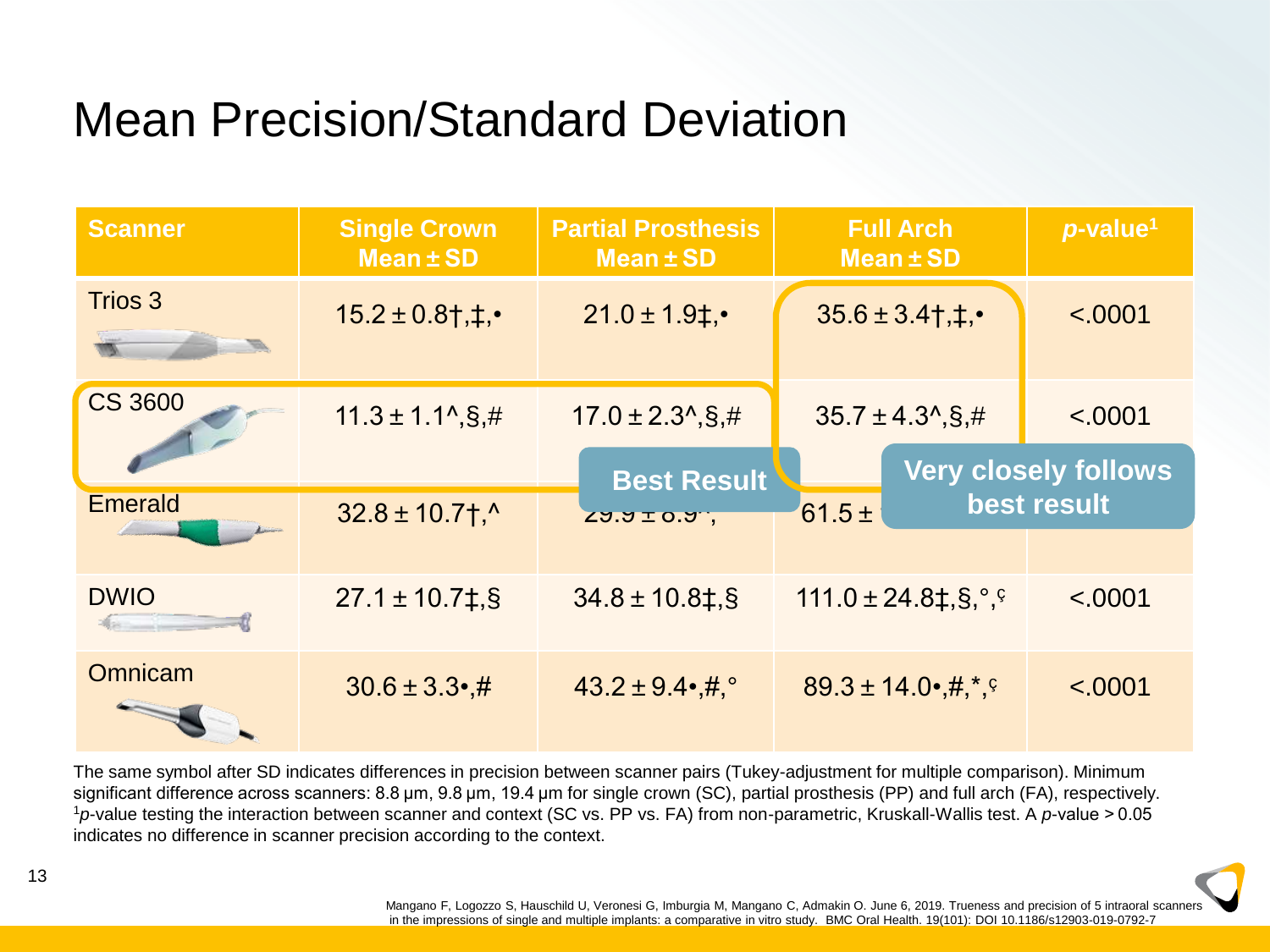### Colorimetric Precision Map Comparison



Trueness in the single crown (SC), partial prosthesis (PP) and full-arch (FA) with the 5 examined intraoral scanners (IOSs): colorimetric maps. The color maps indicated inward (blue) or outward (red) displacement between overlaid structures, whereas a minimal change was indicated by a green color. For all three models (SC, PP, FA): the color scale ranged from a maximum deviation of +100μm and−100μm, with the best result given by the deviations comprised between +30μm and−30μm (green color).

14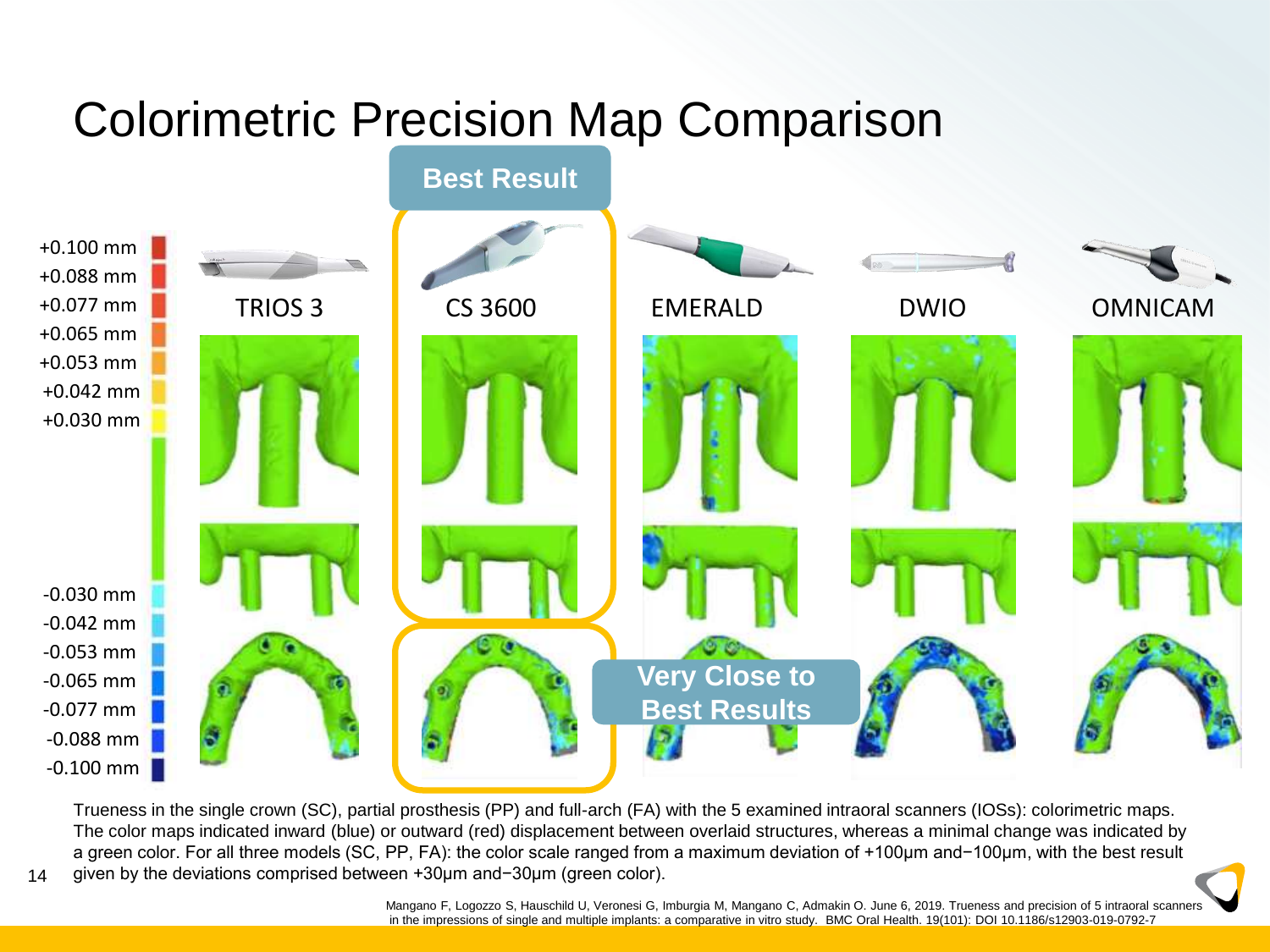#### Changes in Mean Precision Comparison

Changes in mean precision (standard deviation), in μm, for the 5 examined scanners, in the different applications (single crown vs. partial prosthesis vs. full-arch)